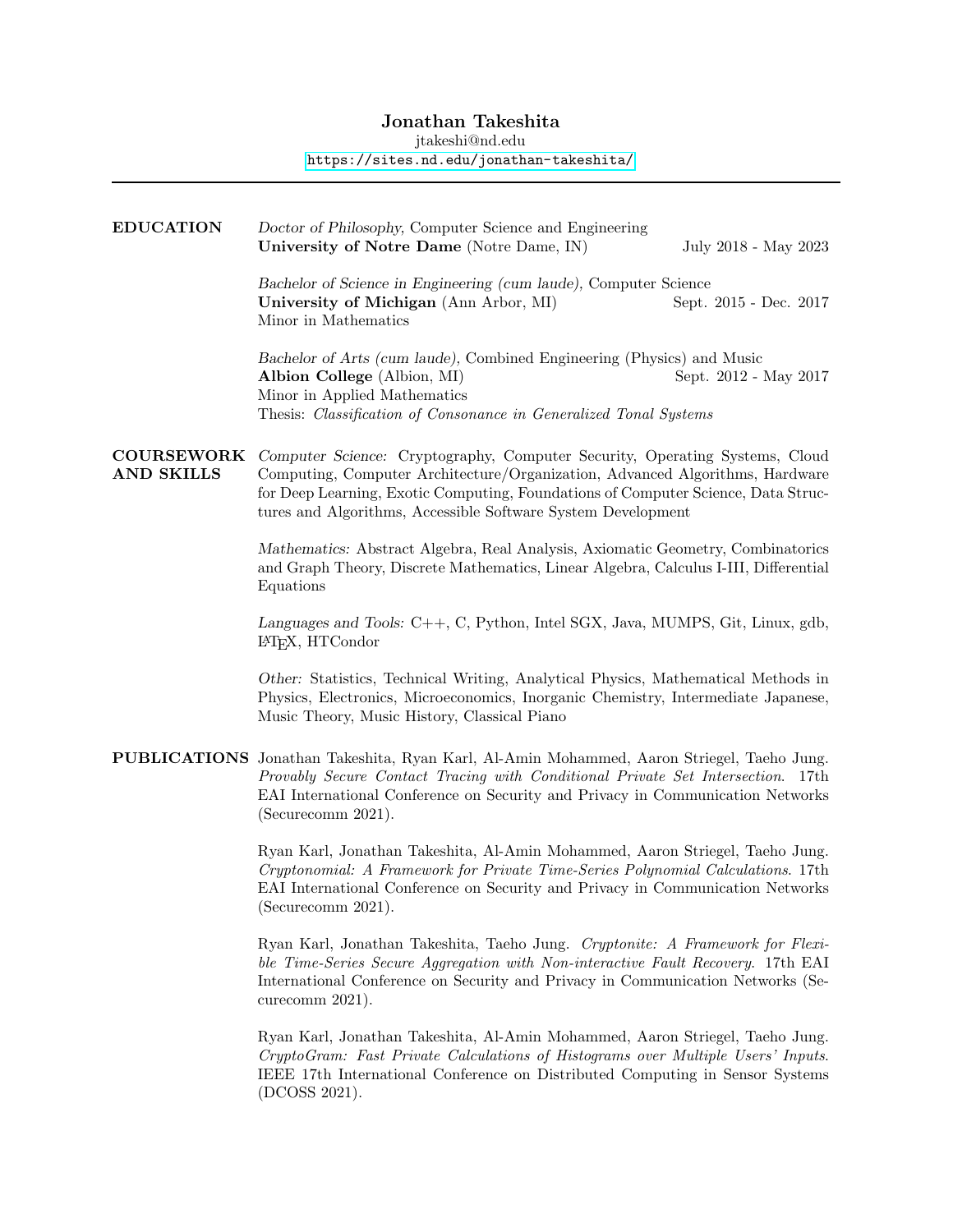|                                  | Jonathan Takeshita, Dayane Reis, Ting Gong, Michael Niemier, X. Sharon Hu, Taeho<br>Jung. Algorithmic Acceleration of B/FV-like Somewhat Homomorphic Encryption<br>for Compute-Enabled RAM. The 27th International Conference on Selected Areas in<br>Cryptography (SAC 2020).                                                                                                                                                                                                                                         |
|----------------------------------|------------------------------------------------------------------------------------------------------------------------------------------------------------------------------------------------------------------------------------------------------------------------------------------------------------------------------------------------------------------------------------------------------------------------------------------------------------------------------------------------------------------------|
|                                  | Dayane Reis, Jonathan Takeshita, Taeho Jung, Michael Niemier, X. Sharon Hu.<br>Computing-in-Memory for Performance and Energy Efficient Homomorphic Encryp-<br>tion. IEEE Transactions on VLSI Systems (TVLSI) (2020). IEEE.                                                                                                                                                                                                                                                                                           |
|                                  | Jonathan Takeshita, Ryan Karl, and Taeho Jung. Secure Single-Server Nearly-<br><i>Identical Image Deduplication.</i> 10th International Workshop on Security, Privacy,<br>Trust, and Machine Learning for IoT (IoTSPT-ML 2020), The 29th International<br>Conference on Computer Communications and Networks (ICCCN 2020). IEEE.                                                                                                                                                                                       |
|                                  | Ryan Karl, Jonathan Takeshita, and Taeho Jung. WiP: Using Intel SGX to Improve<br>Private Neural Network Training and Inference. The 7th Annual Symposium and<br>Bootcamp on Hot Topics in the Science of Security (HoTSoS 2020). ACM.                                                                                                                                                                                                                                                                                 |
|                                  | R. Karl, T. Burchfield, J. Takeshita, and T. Jung, Non-Interactive MPC with Trusted<br>Hardware Secure Against Residual Function Attacks, Lecture Notes of the Institute for<br>Computer Sciences, Social Informatics and Telecommunications Engineering Security<br>and Privacy in Communication Networks, pp. 425–439, Oct. 2019.                                                                                                                                                                                    |
|                                  | Jonathan Takeshita, Classification of Consonance in Generalized Tonal Systems, The<br>Pentagon, Vol. 76, No. 1, 2017. Kappa Mu Epsilon.                                                                                                                                                                                                                                                                                                                                                                                |
| <b>WORK</b><br><b>EXPERIENCE</b> | Software Engineering Intern<br>May 2021 - Aug. 2021<br>Google Inc. (Sunnyvale, CA), Privacy Infrastructure Research<br>• Conducted research and development in homomorphic encryption. (Project<br>work confidential.)<br>• Served as panelist for Tufts Coding 101 Intensive Career Panel.<br>• Authored article for internal engineering newsletter.<br>• Gave 4 presentations on internal work and external research.                                                                                               |
|                                  | Graduate Student Researcher<br>July 2018 - present<br>University of Notre Dame (Notre Dame, IN), Department of Computer Science<br>and Engineering<br>• Conducted research in areas including fully homomorphic encryption, quantum-<br>secure aggregation, private contact tracing, secure multiparty computation, im-<br>age deduplication, secure hardware, and computing-in-memory.<br>• Collaboration with Duality Technologies, Wireless Institute (Notre Dame), AS-<br>CENT Nanotechnology Center (Notre Dame). |
|                                  | Graduate Teaching Assistant<br>Sept. 2018 - May 2019, Aug. - Nov. 2020<br>University of Notre Dame (Notre Dame, IN), Department of Computer Science<br>and Engineering<br>• Held office hours, graded assignments, and evaluated examinations.<br>• Courses included CSE 40622 (Cryptography) and CSE 40113 (Design/Analysis<br>of Algorithms).                                                                                                                                                                        |
|                                  | Software Developer<br>February 2018 - June 2018<br>Epic Systems Corporation (Verona, WI)<br>1.12112                                                                                                                                                                                                                                                                                                                                                                                                                    |

• Certified in Chronicles Database Server Programming, Resolute Hospital Billing, and Single Billing Office Administrator.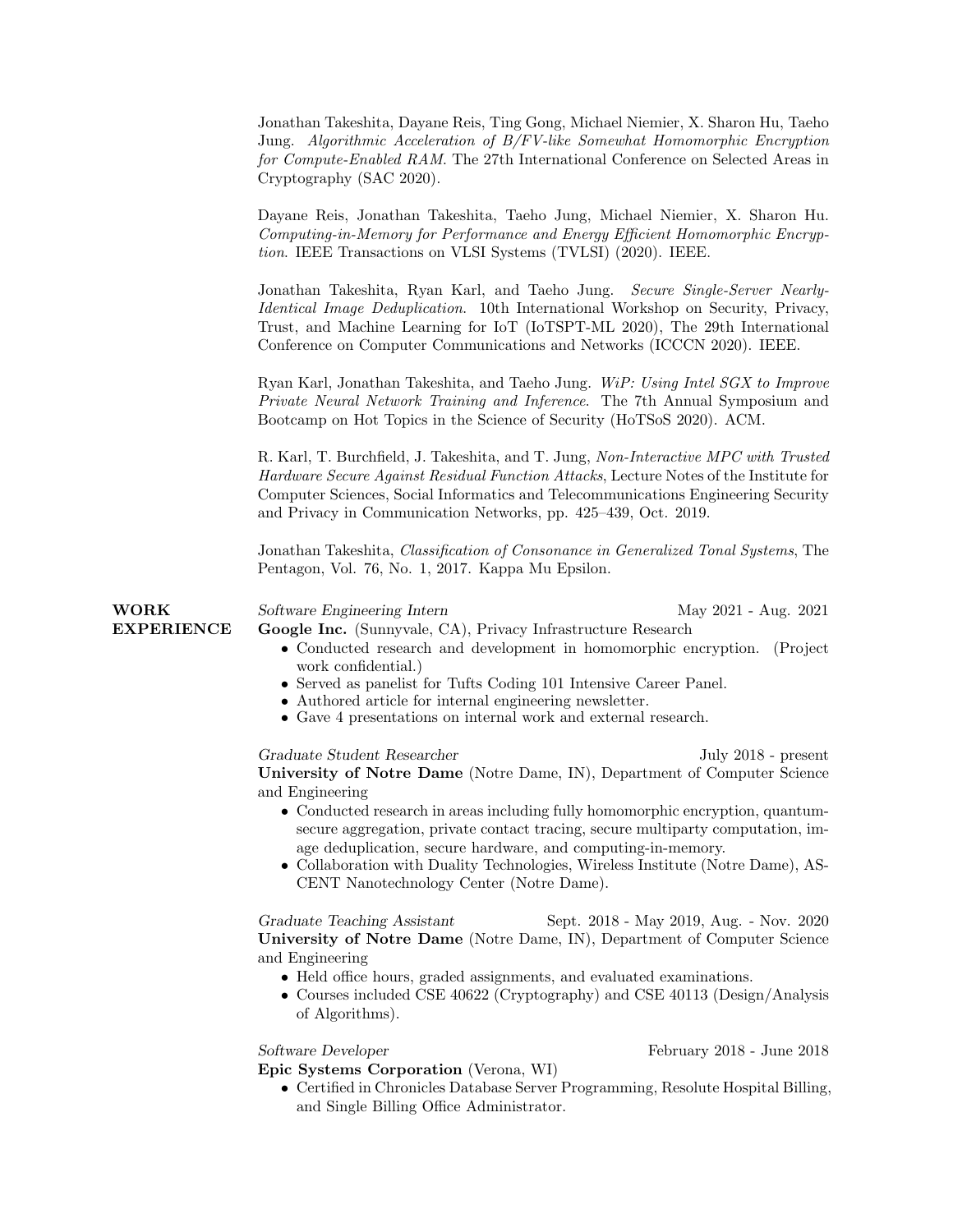• Also experienced in I18N Internationalization Programming and VB/HS Application Programming.

### Instructional Aide January 2017 - December 2017

University of Michigan (Ann Arbor, MI), Department of Electrical Engineering and Computer Science

- Responsibilities included holding office hours, teaching discussion sections, writing exam questions, proctoring exams, and grading exams and projects.
- Courses included EECS 281 (Data Structures and Algorithms) and EECS 402 (Programming for Scientists and Engineers).

Student Researcher May 2016 - July 2016 Washington University in St. Louis (St. Louis, MO), Department of Computer Science and Engineering

• Research in low-power embedded software as part of an REU program.

## Undergraduate Course Assistant August 2015

University of Michigan (Ann Arbor, MI), Department of Mathematics

• Assisted with a 2-week summer course exploring connections between mathematics and music theory.

Student Researcher May 2015 - July 2015

- Albion College (Albion, MI), Department of Mathematics and Computer Science • Conducted independent research in Applied Mathematics and Music Theory.
	- Work resulted in an honors thesis and publication.

Peer Tutor September 2013 - May 2015

### Albion College (Albion, MI), Quantitative Skills Center

- Held office hours and tutored individual students.
- Courses included Calculus I-III, Differential Equations and Linear Algebra, Introduction to Computer Science (Java), General Physics, Music Theory I-IV, Keyboard Skills.

Kids on Campus Aide July 2013 - Aug. 2013, July 2014 - Aug. 2014 Schoolcraft College (Livonia, MI), Kids on Campus

- Aided teachers for the Schoolcraft College Kids On Campus program.
- Courses included Web Design and Creative Writing.

HONORS AND AWARDS The University of Notre Dame (Notre Dame, IN) Jack and Mary Ann Remick Fellowship in Engineering (2018), CSE Outstanding Teaching Assistant Award (2021)

> The University of Michigan - Ann Arbor (Ann Arbor, MI) Dean's List (2016), Order of the Engineer (2017)

### Albion College (Albion, MI)

Bruce A. and Peggy Sale Kresge Science Fellowship (2015), Dean's List (2014, 2015), Kappa Mu Epsilon Mathematics Honor Society (2015), Ruth Carter Roland Award (2015), Harold Bristol Endowed Scholarship (2012), Webster Scholarship (2012)

Boy Scouts of America Troop 54 (Novi, MI) Eagle Scout Rank (2012), Order of the Arrow - Brotherhood (2011, 2012)